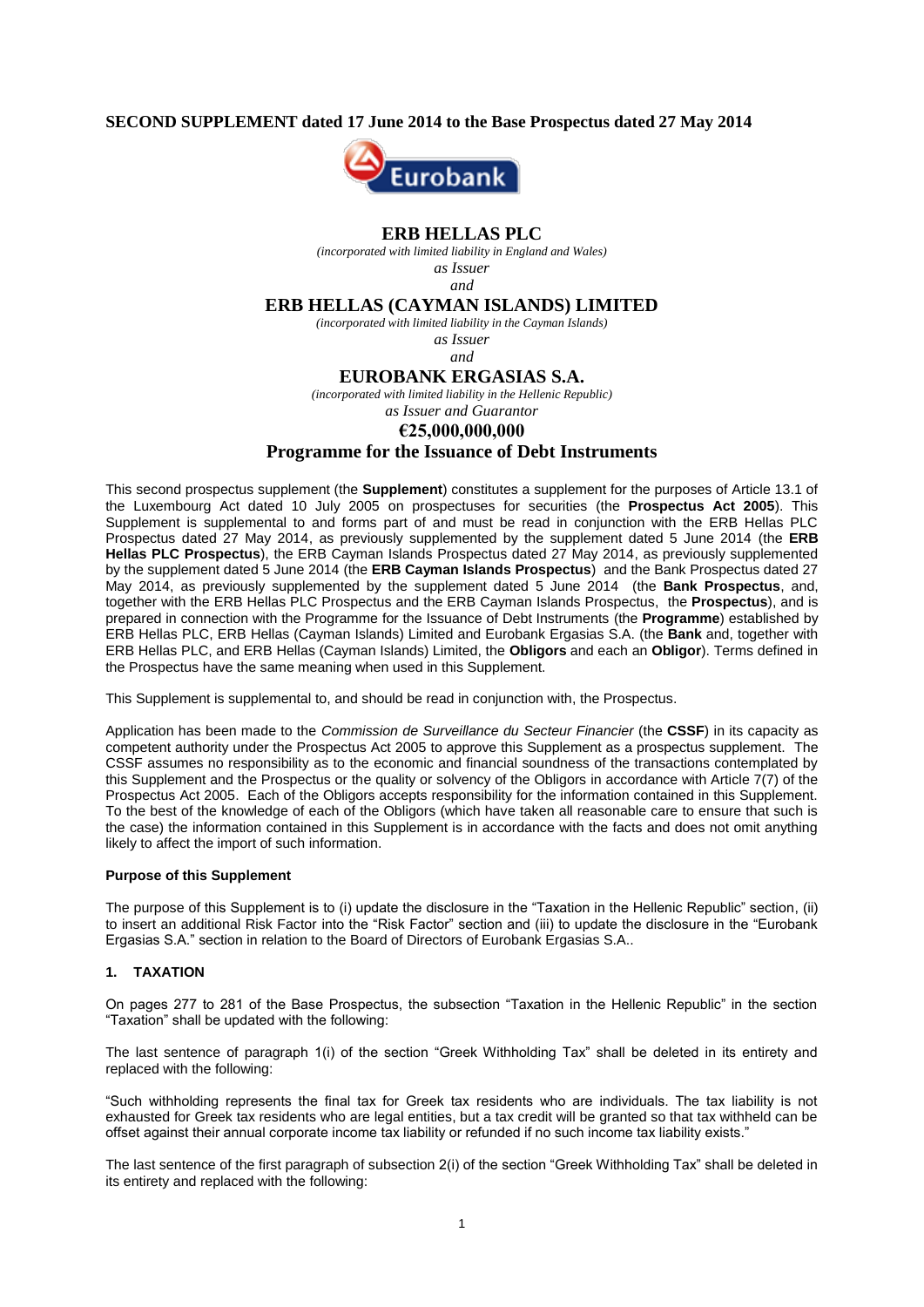"Such withholding represents the final tax for Greek tax residents who are individuals. The tax liability is not exhausted for Greek tax residents who are legal entities, but a tax credit will be granted so that tax withheld can be offset against their annual corporate tax liability or refunded if no such income tax liability exists."

At the end of the first paragraph of subsection 2(ii) of the section "Greek Withholding Tax" shall be added the following:

"Non-Greek tax residents may have to produce documentation evidencing residence in a state with which Greece has entered into a treaty for the avoidance of double taxation in order to claim a tax exemption or partial relief from Greek tax under such treaty."

### **2. RISK FACTOR**

On page 58 of the Base Prospectus, the section "Risk Factors" shall be updated by inserting the following Risk Factor after the Risk Factor "U.S. Foreign Account Tax Compliance Act Withholding":

#### *"Investment in certain of the Instruments is subject to risks related to Greek taxation*

The Greek taxation framework, in particular the provisions of tax law related to the taxation of the interest income from the Instruments and to the capital gains from the disposal of the Instruments was recently amended and reformed by virtue of Greek Law 4172/2013 as amended and in force (the "Greek Income Tax Code"). All regulations issued under the previous income tax code were repealed. As a result, no precedent exists on how the tax authorities will treat tax events in relation to the Instruments. The provisions of the Greek Income Tax Code may be interpreted by the tax authorities and the competent courts in manners that may not be fully predictable.

In addition, non-Greek tax residents may have to submit a declaration of non-residence or produce documentation evidencing non-residence in Greece or (as the case may be) residence in a state with which Greece has entered into a treaty for the avoidance of double taxation in order to claim any exemption under applicable tax laws of Greece. Please see "Taxation - Hellenic Republic" for further details. Holders of Instruments who are in doubt as to their personal tax position should consult their professional advisers."

#### **3. BOARD OF DIRECTORS**

On page 192-193 of the Base Prospectus, the subsection "Board of Directors" in the section "Eurobank Ergasias S.A." shall be updated by inserting the below information after the first paragraph following the table on page 193:

""Following:

1. The expressed wish of Messrs. George David (Chairman), Georgios Gondicas (Honorary Chairman), Efstratios - Georgios Αrapoglou (Vice–Chairman) and Dimitri Papalexopoulos (Independent Non-Executive Director) that, their term of office as members of the Board of Directors be terminated at the 2014 Annual General Meeting of the Bank (AGM);

2. The fact that the replacement of Mr. Michael Colakides who has left the Bank is still pending; and

3. The fact that two investors, Fairfax Financial Holdings Limited ("Fairfax") and WLR Recovery Fund V, L.P. and/or other investment schemes managed by WL Ross & Co. LLC ("WLR Funds"), both members of the group of investors who committed to subscribe for the new ordinary shares of Eurobank in its recent share capital increase for a total consideration of approximately €1,332m, have expressed the intention to actively participate in the Bank's corporate governance procedure and to propose the appointment of Board members in the forthcoming AGM 2014 of the Bank,

the Board of the Bank, having taken into consideration the above, and following recommendation by the Nomination Committee, will propose to the AGM of the Bank which will convene on Saturday, 28 June 2014, at 10 a.m. in Athens, the appointment of the following members:

- − Panagiotis-Aristeidis A. Thomopoulos
- − Fokion C. Karavias
- − George K. Chryssikos
- − Wade Sebastian R.E. Burton
- − Jon Steven B.G. Haick<br>− Rradley Paul J Martin
- − Bradley Paul L. Martin
- − Josh P. Seegopaul

The appointment of the above new members presupposes the receipt of the necessary approvals by the competent authorities and the overcoming of any obstacles that currently may exist. The term of office of the new members